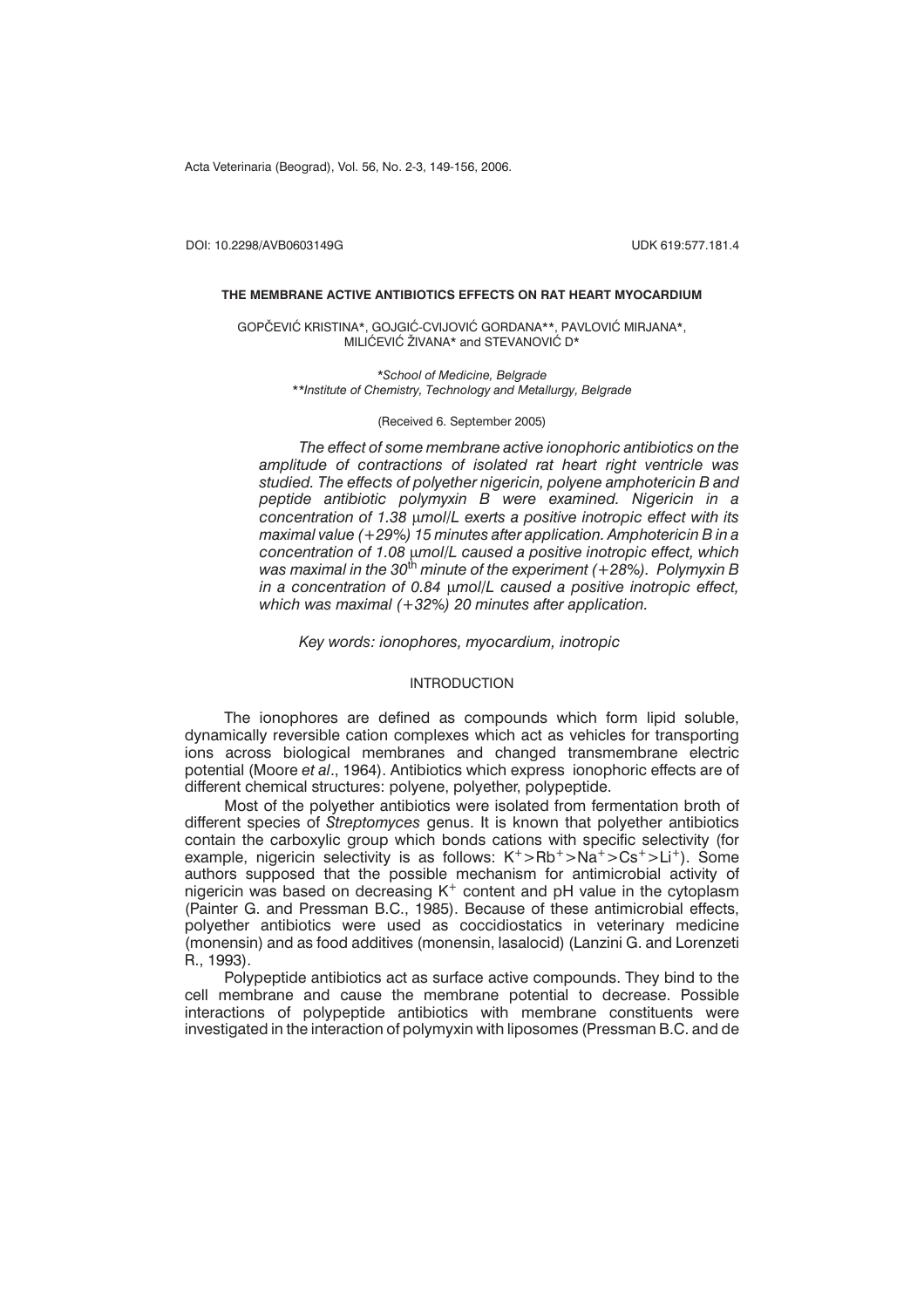Guzman N.T., 1975). The polymixins are a group of polypeptide antibiotics, with a molecular mass of approximately 100 kD, isolated from different strains of *Bacillus*. These antimicrobial agents are characterized by a heptapeptide ring, a high content of diaminobutyric acid and a side chain ending in fatty acid residues. Polymyxin B is currently used against Gram negative bacteria. All of the polymyxins are cationic detergents that disrupt the biofilm which results in altered membrane permeability. The effect of polymyxin B is identical to the effects of EDTA. The target, like that of EDTA, is most likely the biofilm, *via* displacement of magnesium and calcium ions. This effect could be reversed by an excess of these divalent cations. (Straton C.W., 1996, Pressman C.B. and Fahim M. 1982).

Polyene antibiotics contain at least 4-7 double bonds, a lactone ring  $C_{12}-C_{38}$ and the sugar component mycosamine. They increase cell membrane permeability by forming complexes with sterols, which causes loss of intracellular low molecular weight components. Amphotericin B and nystatin are used in medicine for systematic treatment of mycosis (Lanzeti and Lorenzeti, 1993.)

Physiological effects of polymyxins have been ascribed to the calciummobilizing effects in platelet coagulation, release of histamine from mast cells, fertilization of eggs and a variety of calcium-mediated exocytotic processes (Pressman and de Guzman, 1975, Pressman and Fahim, 1982).

It was proved that monovalent ionophores and digitalis, which directly inhibits the activity of Na/K-ATP-ase, exert synergistic effects on  $Ca^{2+}$  transport into the cell, displace intracellular sequestered  $Ca<sup>2+</sup>$  and release biogenic amines (Bourguignon and Pressman, 1983; Painter and Pressman, 1985).

The discovery that monovalent ionophores and digitalis exert synergistic effects on cellular processes, suggests that there are biological control mechanisms by which  $Na^+$  modulates the availability of  $Ca^{2+}$  to intracellular receptors and start cellular activities (Liu and Hermani, 1978; Painter and Pressman, 1985).

Considering the effects of  $Ca<sup>2+</sup>$  and catecholamines on the cardiovascular system, the ionophoric antibiotics may evoke different cardiovascular effects (Painter, Pressman, 1985). Ion membrane transport is important for the mechanism of myocardial contractility, hence we decided to examine the inotropic effects of ionophoric antibiotic polyether nigericin, polyene amphotericin B and peptide polymyxin B, in *in vitro* conditions.

### MATERIAL AND METHODS

The effect of ionophoric antibiotics on the isolated right ventricle of rat heart was investigated. Polyether antibiotic nigericin (Sigma, USA), polyene antibiotic amphotericin B (Sigma, USA) and peptide antibiotic polymyxin B (Sigma, USA) were studied.

Wistar rats weighting 190-210 g were used in this experiment. Experimental animals were divided into three experimental groups of seven animals each. After sacrificing the rats the heart was rapidly removed and the right ventricle was dissected. Each ventricle was put on the boot electrode which was than placed in a bath of Tyrode's solution of the following composition (in mmol/L):NaCl 136.9;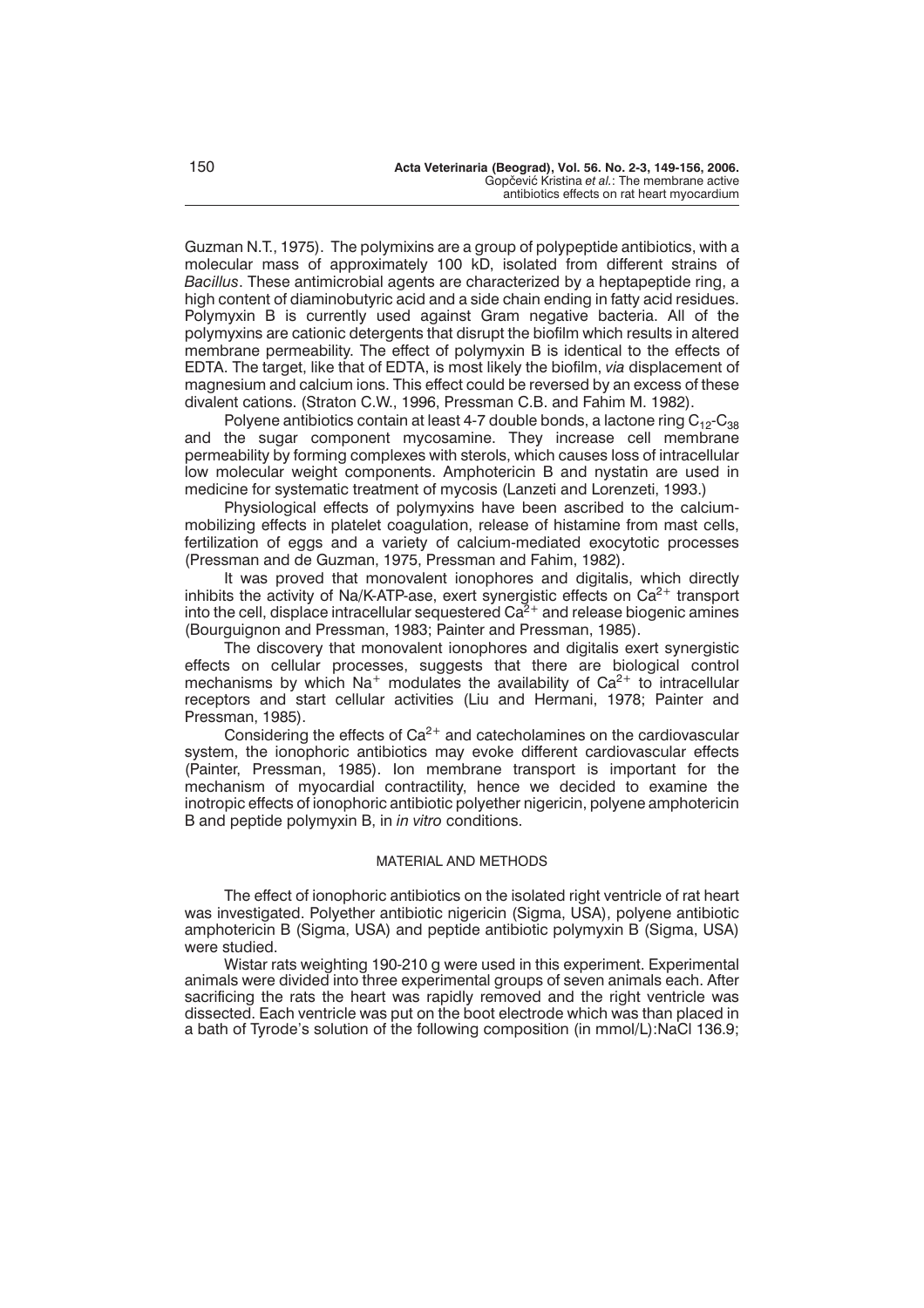KCl 2.69; CaCl<sub>2</sub> 1.8; MgCl<sub>2</sub> 1.05; NaHCO<sub>3</sub> 11.9; NaH<sub>2</sub>PO<sub>4</sub> 0.42 and glucose 5.55, bubbled with  $95\%$   $O<sub>2</sub>/5\%$  CO<sub>2</sub>. The volume of the bath was 25 mL, pH 7.4 and its temperature kept at  $37^{\circ}$ C. Contractions were induced with square wave impulses of twice the diastolic thresholds and duration of 5 ms at a frequency of 1 Hz. The contractions were recorded *via* an isometric transducer (sensitivity of 0.05 g/cm) into a micro dynamometer (7050, Ugo Basile). The preparation was stabilized for 30 minutes and after that the investigated ionophoric antibiotics were added to the bath and contractions were recorded for further 30 minutes.

In the first experimental group, the right heart ventricle was treated with 1.38  $\mu$ mol/L of nigericin, the second group with 1.08  $\mu$ mol/L of amphotericin B, and the third group with 0.84  $\mu$ mol/L of polymyxin B.

For histological analysis of the heart specimens, after 30 minutes of action of the tested substances, the right ventricles were taken from the bath and immersed into neutral formaldehyde solution (10%), placed in paraffin and cut in 4 mm slices. Specimens were treated with haematoxylin-eosin dye according to acidopikro Mallory's method (Bancroft and Stevens, 1982).

As a control a group of 7 animals whose ventricles were subject to the identical experimental procedure, but without the addition of investigated substances was used. In these preparations the amplitude of contractions did not change through out the experiment (60 min.)

Results are presented (see figures) as percentage change from the starting point. Statistical analysis was performed by paired Student's t-test. The means  $\pm$ SEM of n observations are quoted in the text and figures, and  $p < 0.05$  was considered statistically significant.

### **RESULTS**

Nigericin in a bath concentration of 1.38 umol/L produces a positive inotropic effect on the amplitude of contractions (Fig. 1).



Figure 1. The inotropic effect of nigericin on the amplitude of contractions of isolated right ventricle of rat heart. Concentration of nigericin – 1.38  $\mu$ mol/L. Control (amplitude of contraction of isolated right ventricle without nigericin), represents 100 % value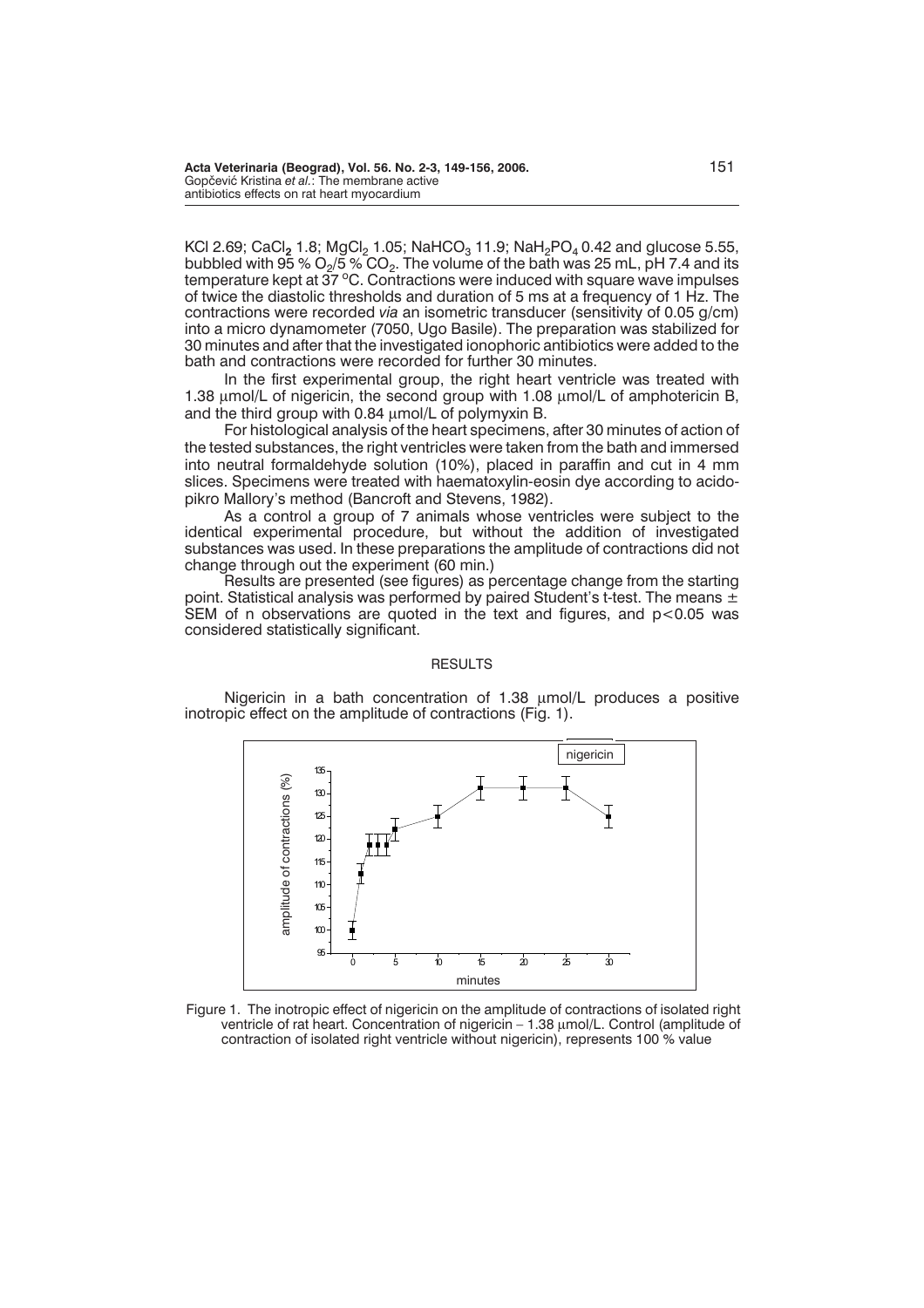In the first minute, the amplitude of contractions increased by 15 % ( $p$  < 0.05) when compared to the control value. In a short period of nigericin action, between the 2<sup>nd</sup> and 4<sup>th</sup> minute, there was no change in the amplitude. From the 4<sup>th</sup> minute, nigericin showed a positive inotropic effect which reached its maximum in the 15<sup>th</sup> minute (+29 %, p < 0.05). In the period from the 15<sup>th</sup> and 25<sup>th</sup> minute there was no change in the contractions amplitude. By the end of the experimental treatment (30 minutes) there was a slight decrease of the amplitude of contractions.

Amphotericin B in a concentration of 1.08 umol/L produced a positive inotropic effect on isolated right ventricle of rat heart (Fig. 2).



Figure 2. The inotropic effect of amphotericin B on the amplitude of contractions of isolated right ventricle of rat heart. Concentration of amphotericin  $B - 1.08 \mu m o/L$ . Control (amplitude of contraction of isolated right ventricle without amphotericin B),

This effect was evident immediately after its addition to the bath, and reached its maximum at the 5<sup>th</sup> minute of action. At this time the amplitude of contraction was  $28\%$  ( $p < 0.05$ ) higher then in the control group. In the period from the 5<sup>th</sup> to 15<sup>th</sup> minute the amplitude of contractions kept its maximal value, after which slightly decreased. In the  $30<sup>th</sup>$  minute the amplitude of contractions was 14% over the control  $(p<0.05)$ .

Polymyxin B in the applied concentration of 0.84  $\mu$ mol/L caused a positive inotropic effect on isolated right ventricle. This effect was evident immediately after addition to the bath (Fig. 3).

The effect of polymyxin B was more pronounced in the period from the  $5<sup>th</sup>$ and 10<sup>th</sup> minute. Maximal positive inotropic effect was attained at the 20<sup>th</sup> minute. At that time the amplitude of contractions was 32% (p<0.05) higher, compared to the control. During the period from the  $20<sup>th</sup>$  to  $25<sup>th</sup>$  minute, the amplitude of the contractions was slightly reduced, and in the  $30<sup>th</sup>$  minute increased 24%, compared to the control.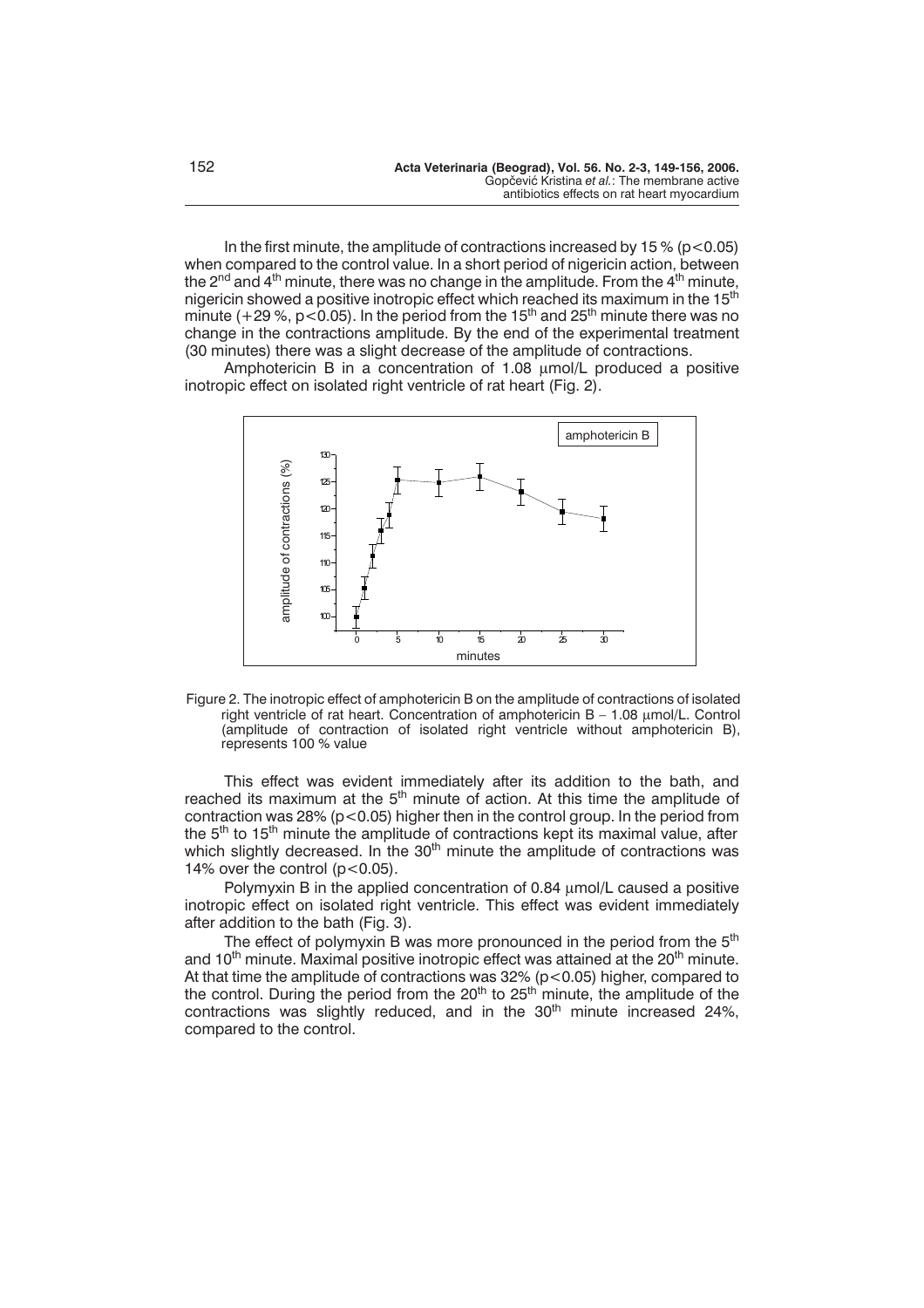**Acta Veterinaria (Beograd), Vol. 56. No. 2-3, 149-156, 2006.** 153 Gopčević Kristina et al.: The membrane active antibiotics effects on rat heart myocardium



Figure 3. The inotropic effect of polymyxin B on the amplitude of contractions of isolated right ventricle of rat heart. Concentration of polymyxin B – 0.84 µmol/L. Control (amplitude of contraction of isolated right ventricle without polymyxin B), represents 100 % value

Typical microphotography of isolated right ventricle of rat heart, during the action of membrane active antibiotics, is presented in Fig. 4.



Figure 4. Microphotography of isolated right ventricle of rat heart, after the action of amphotericin B. Hematoxylin eosin, X 125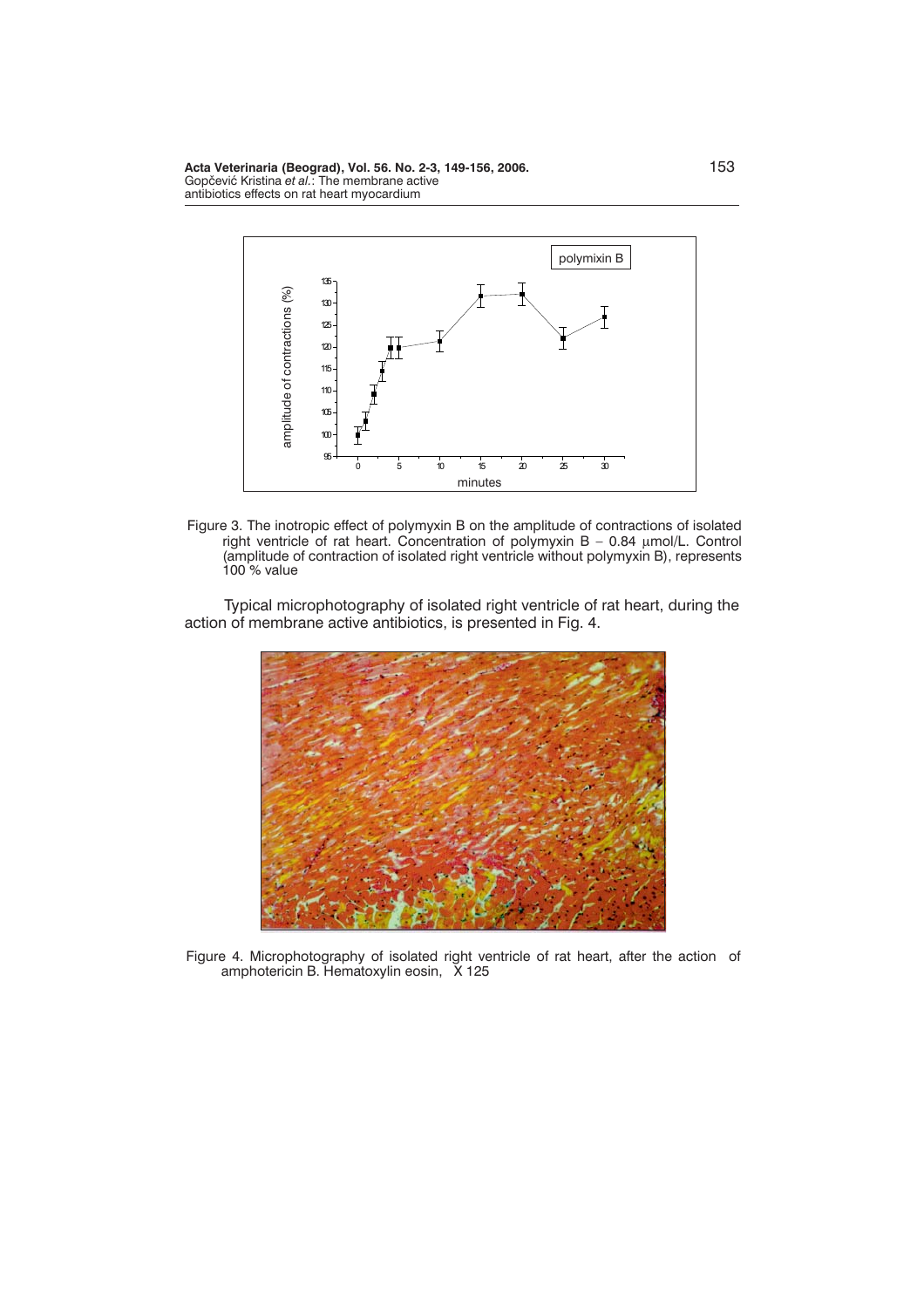Slight morphological changes, such as vasodilatation were observed. There are numerous venulae in the outer layer and numerous capillaries, which implies hyperaemia, but without necrotic changes.

## **DISCUSSION**

The obtained results showed that all applied antibiotics cause a positive inotropic effect on the isolated right ventricle of the rat heart. This effect was more pronounced  $(+32%)$  during polymyxin B action, in a concentration of 0.84  $\mu$ mol/L, compared to the control value. Amphotericin B in a concentration 1.08 umol/L caused a slightly reduced positive inotropic effect (+28%). A similar positive inotropic effect  $(+29%)$  was obtained during the action of 1.38  $\mu$ mol/L of nigericin.

The investigations of the effects of ionophoric antibiotics showed that they complexed and transported calcium through biological membranes (Pressman and Fahim, 1982). It is known that ionophores are highly lipophilic substances, their hydrophobic layer is immersed into the membrane, while its hydrophilic part can bind some cations (Painter and Pressman, 1985). Because of those characteristics, ionophores serve as cation transporters through biological membranes. Ion transport ability via carboxylic ionophores was a result of lipophilic, dipolar, cationic inclusion and complex formation. It was shown that oxazolomycin (produced by *Streptomyces albus*) effectively transports protons and monovalent cations  $(K^+)$  at pH<7. This activity is in correlation with its antibacterial, antiviral and cytotoxic activity. This role of ionophoric antibiotics, especially those isolated from genus *Streptomyces*, could have a practical application, as well (Sverdlova *et al*., 1997). Ionophoric properties of fusafungin have a role in its antibiotic action when applied as a local therapeutic (Levy, 1995). Antibiotics magainins are natural cytolytic agents and could be used in the therapy of certain tumors.

It was shown that ionophores in low concentrations liberated calcium ions bonded to the inner membrane; while at high concentrations they induce simultaneous inlet and outlet of calcium through the inner mitochondrial membrane (Pressman and Fahim, 1982). Having in mind that the rise in cytosolic  $Ca<sup>2+</sup>$  exerts cellular activation such as in muscle contraction, secretion, exocytosis and synaptic transmission (Moore and Pressman, 1964; Painter and Pressman, 1985), we may suppose that the findings obtained in our experiments were the consequence of the increase of the sarcoplasmatic  $Ca^{2+}$  in the myocardial cells. Also, many other authors in *in vivo* experiments on dogs, have shown that ionophores express different haemodynamic effects: decrease of diastolic pressure in aorta and systolic pressure in the left ventricle and increased coronary flow.

Positive inotropic effects, obtained in our experiments on isolated right ventricle of rat heart, during the action of applied antibiotics are in agreement with the published data. It was shown that ionophores caused positive inotropic and chronotropic effects (Massini and Luscher, 1974). Stimulation of cardiovascular function using ionophores could be applied in chronic changes of the heart, such as shock, ischemia or coronary insufficiency (Sato and Tsuchida, 1999).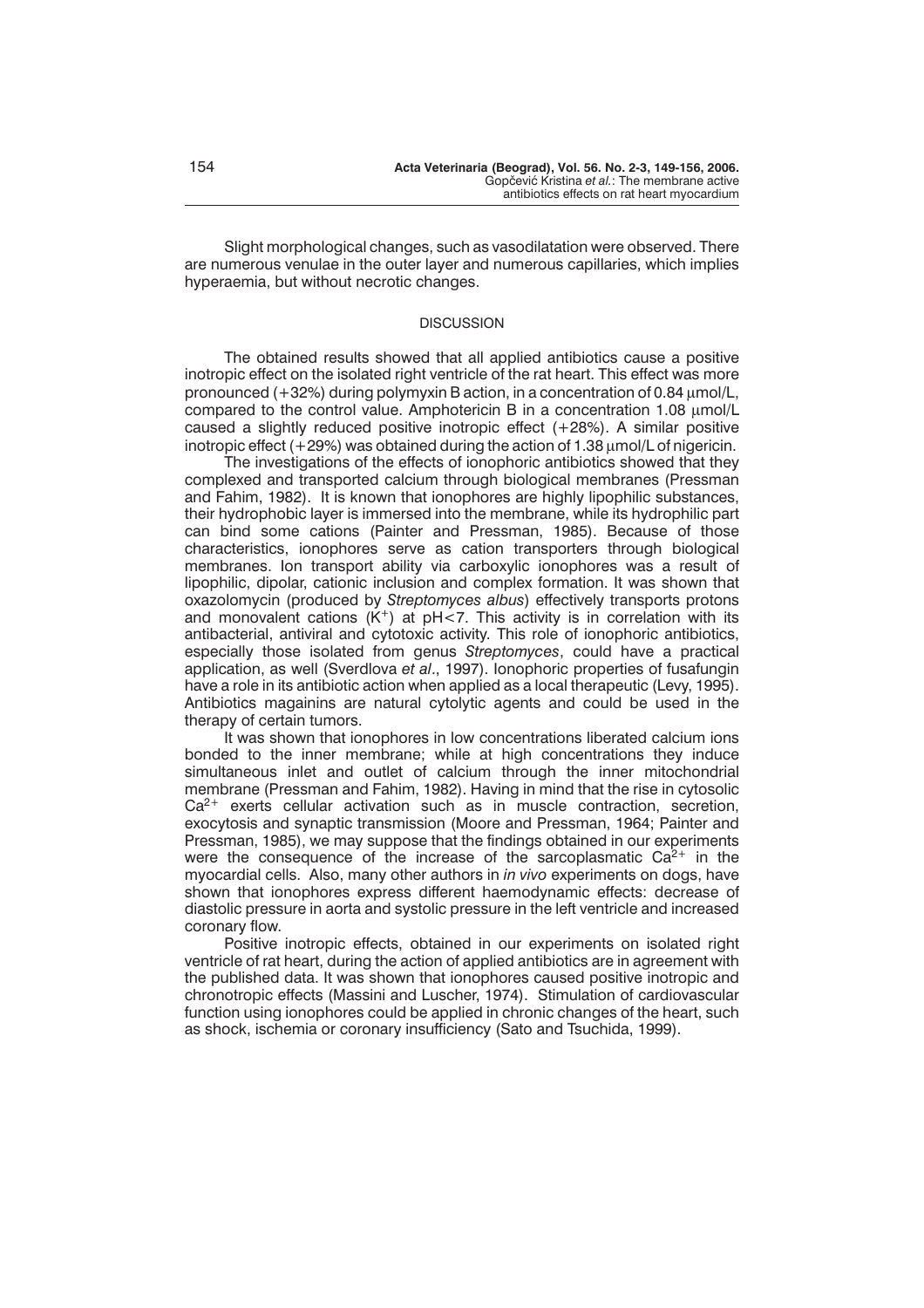### **CONCLUSION**

Amphotericin B, nigericin and polymyxin B show a positive inotropic effect on the isolated right ventricle of rat heart. Having in mind the lower toxicity of ionophoric antibiotics compared to the glycoside substances used as cardiotonics in pharmacotherapy and the high selectivity of ionophores for some cations, the obtained results imply the possible use of those substances in improving the function of insufficient myocardium.

ACKNOWLEDGEMENT:

The authors thank to Mirjana Mraović, grad. chem. for having kindly purchased the amphotericin B and polymixin B, used in this work.

Address for correspondence: Kristina Gopčević, Institute for chemistry, School of Medicine, Višegradska 26, 11000 Belgrade, Serbia&Montenegro e-mail:kgopcevic@yahoo.com

#### **REFERENCES**

- 1. *Bancroft JD, Stevens A,* 1982. Theory and Practice of Histological Techniques, Second edition, Churchill Livingstone Edinbourgh, London, Melbourne and New York, 114-6.
- 2. *Bourguignon LYW, Pressman BC,* 1983, Stimulation of lymphocyte receptor capping by the ionophore monensin, *J Memb Biol*, 43, 91-3.
- 3. *Lanzini G, Lorenzeti R,* 1993, Biotechnology of Antibiotics and Other Bioactive Microbial Metabolities. Plenum Press, New York and London, 35-49.
- 4. *Levy D, Bluzat A, Seigneuret M, Rigaud JL,* 1995, Alkali cation transport through liposomes by the antimicrobial fusafungine and its constitutive enniatins, *Biochem Pharmacol*, 50, 2, 2105-7.
- 5. *Liu CH, Hermani TE, 1978,* Characterization of ionomycin as a calcium ionophore, *J Biol Chem* , 253, 5892-4.
- 6. *Massini P, Luscher EF,* 1974, Some effect of ionophores for divalent cations on blood platelets: Comparison with the effect of thrombin, Biochem Biophys Acta, 372, 109-17.
- 7. *Moore C, Pressman BC,* 1964, Mechanism of action of valinomycin on mitochondria, *Biochem Biophys Res Commun*, 15, 562-7.
- 8. *Painter G, Pressman BC*, 1985, Cation Complexes of the monovalent and Polyvalent Carboxylic Ionophores: Lasalocid (X-537A), Monensin, A23187 (Calcimycin), and related antibiotics. In: Metal ions in Biological systems, Ed. Helmut Sigel, Vol 19, Antibiotics and their complexes, Marcel Dekker, Inc., New York and Basel, 229-94.
- 9. *Pressman BC, de Guzman NT,* 1975, Biological application of ionophores: Theory and practice, *Ann NY Acad Sci USA*, 264, 373-86.
- 10. *Pressman CB, Fahim M,* 1982, Pharmacology and toxicology of the monovalent carboxylic ionophores, *Ann Rev Pharmacol*, 22, 465-90.
- 11. Sato H. and Tsuchida K., 1999. Pharmacological actions of monovalent ionophores on spontaneously beating rabbit sino-atrial nodal cells. Gen.Pharmacol. 33, 2, 151-9.
- 12. *Straton CW,* 1996, Mechanisms of Action for Antimicrobial Agent: General Principles and Mechanisms for Selected classes of Antibiotics. In: Antibiotics in Laboratory Medicine, Victor<br>Loraine Ed., 4<sup>th</sup> Ed., Williams and Wilkins, New York.
- 13. Sverdlova AN, Lihkacheva AA, Lozitskaia ND, Nefelova MV, 1997, Antibiotic and electrochemical properties of some natural ionophoric compounds from streptomycetes, *Mol Gen Mikrobiol Virusol*, 2, 29-33.